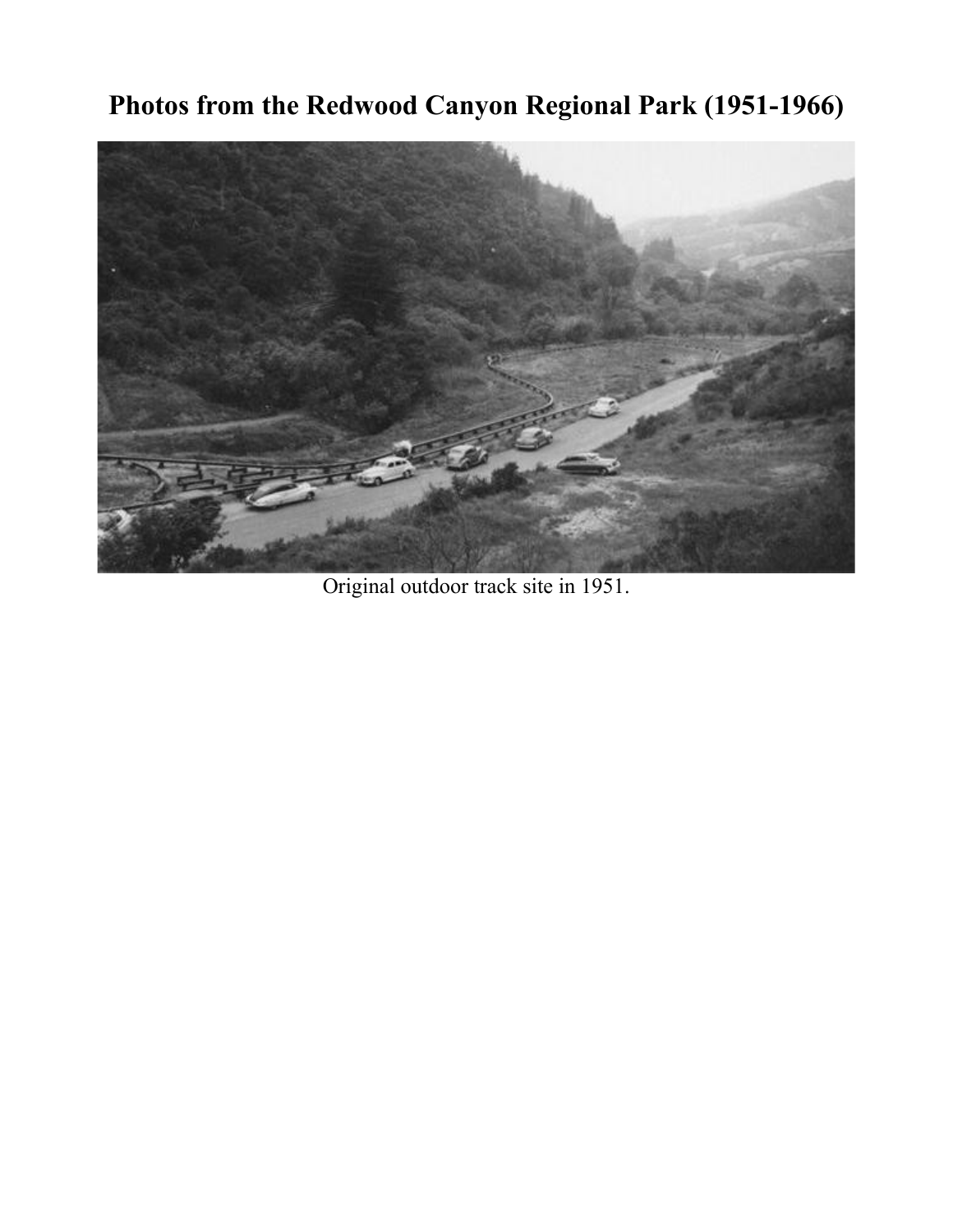

Ralph McChesney and his engine in 1952. Photo by Harry Dixon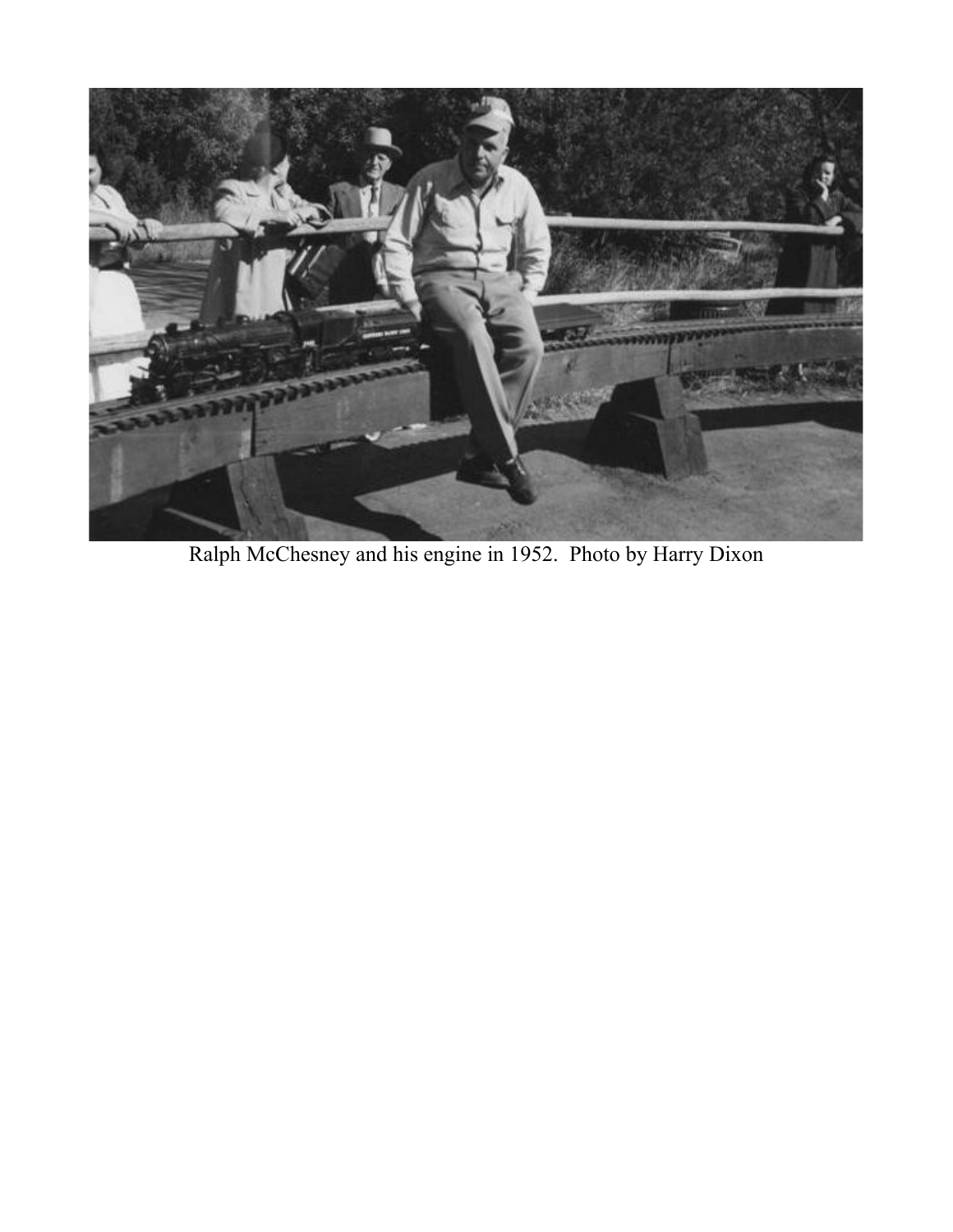

'Rocky' Rockstroh on the 1" high track, 1962.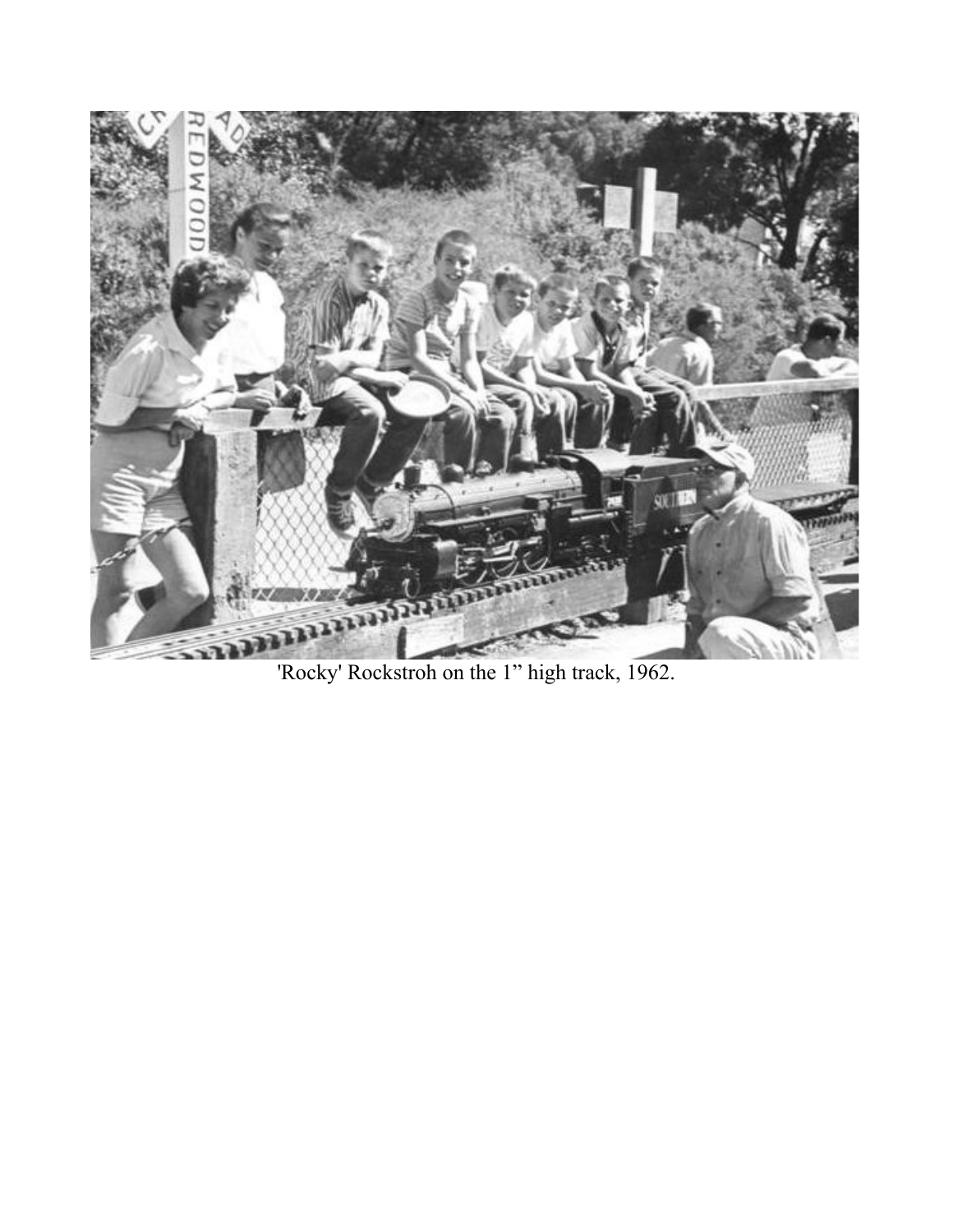

Art Craig and Carl Purinton with Art's <sup>3</sup>/<sub>4</sub>" Massie on the lift May, 1965.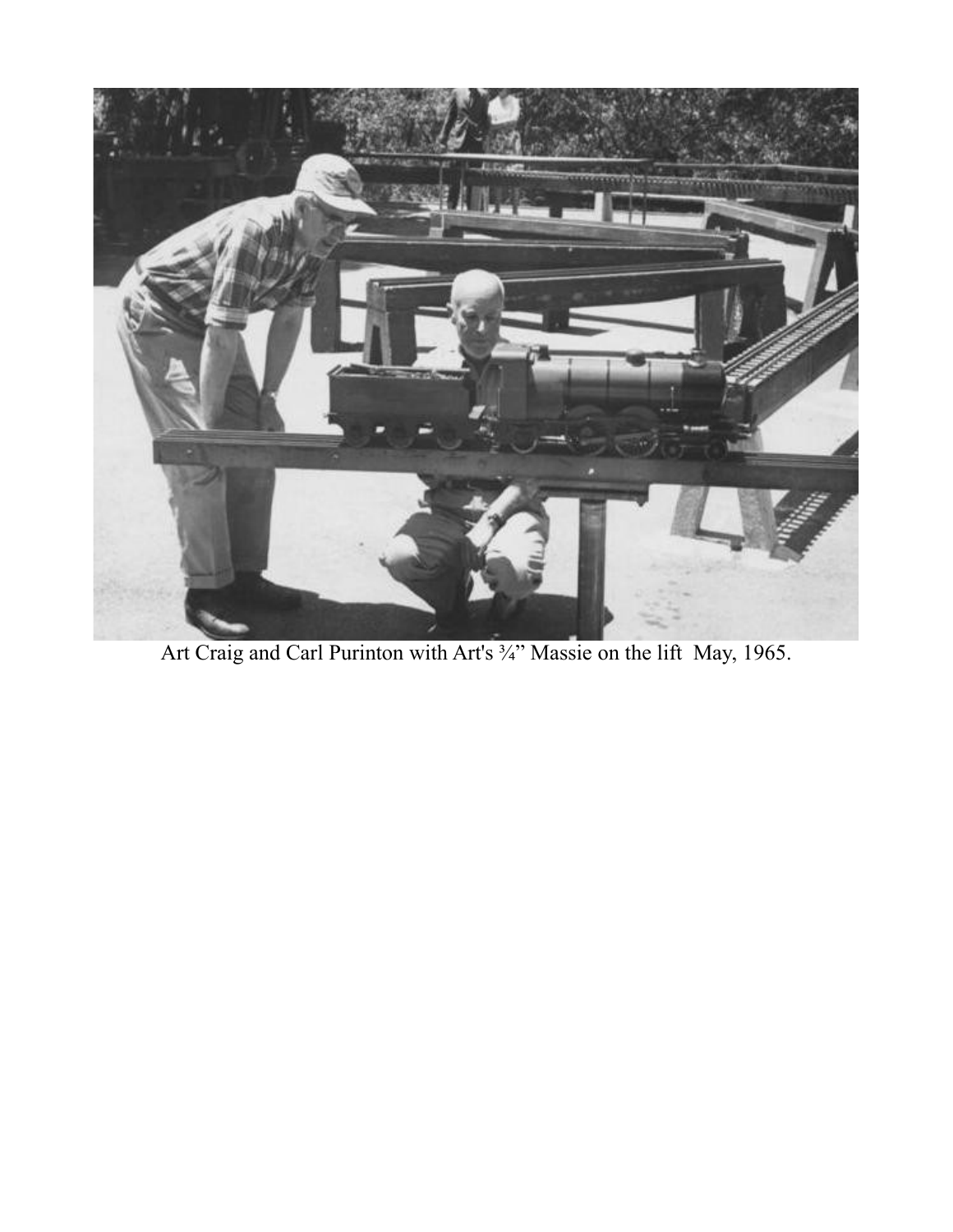

BLS Founder, Carl Purinton and Harry Dixon on a CP-173 Atlantic May, 1965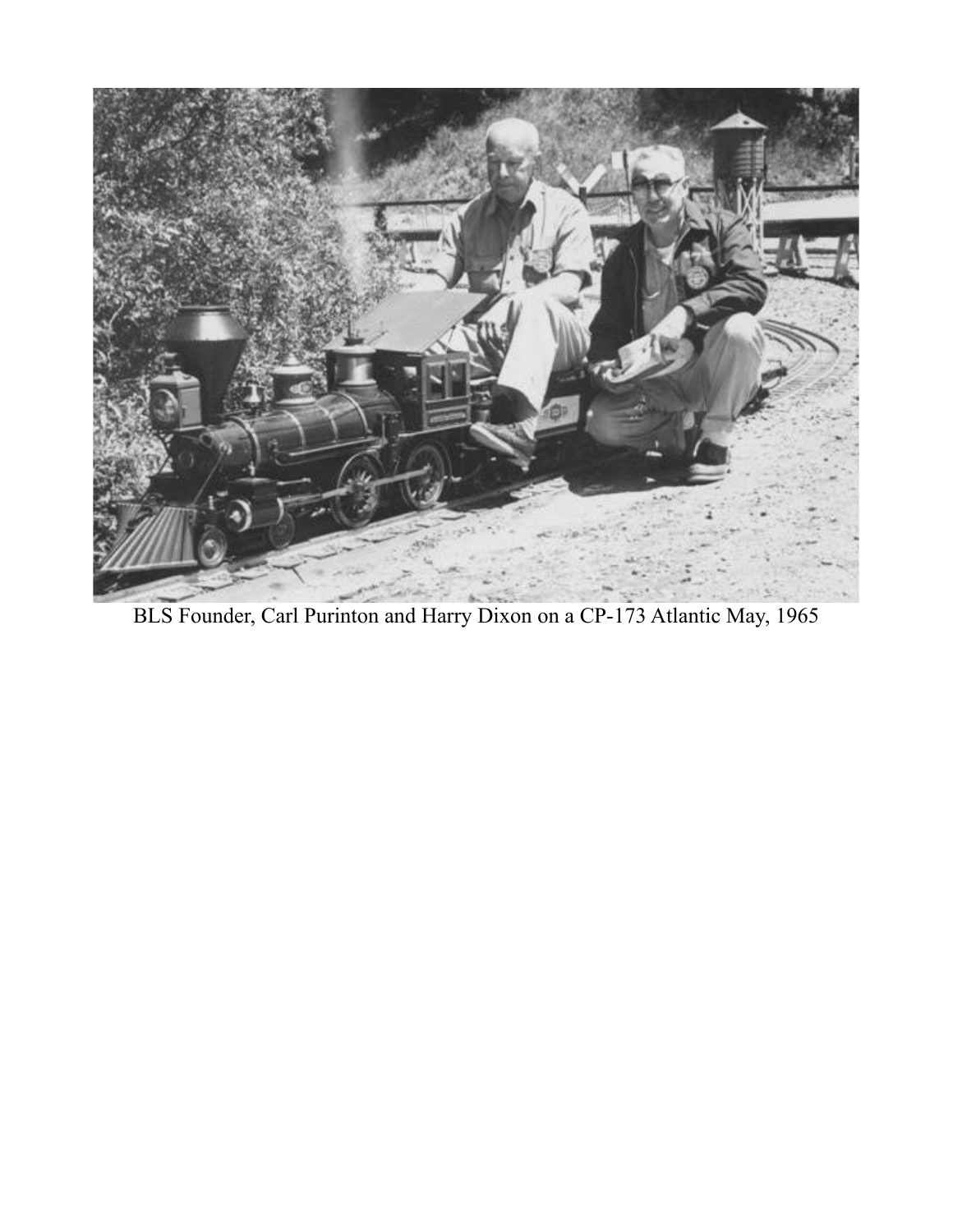

Dwight Durkee and the DeWitt Clinton on the North Loop, Redwood Canyon in 1963.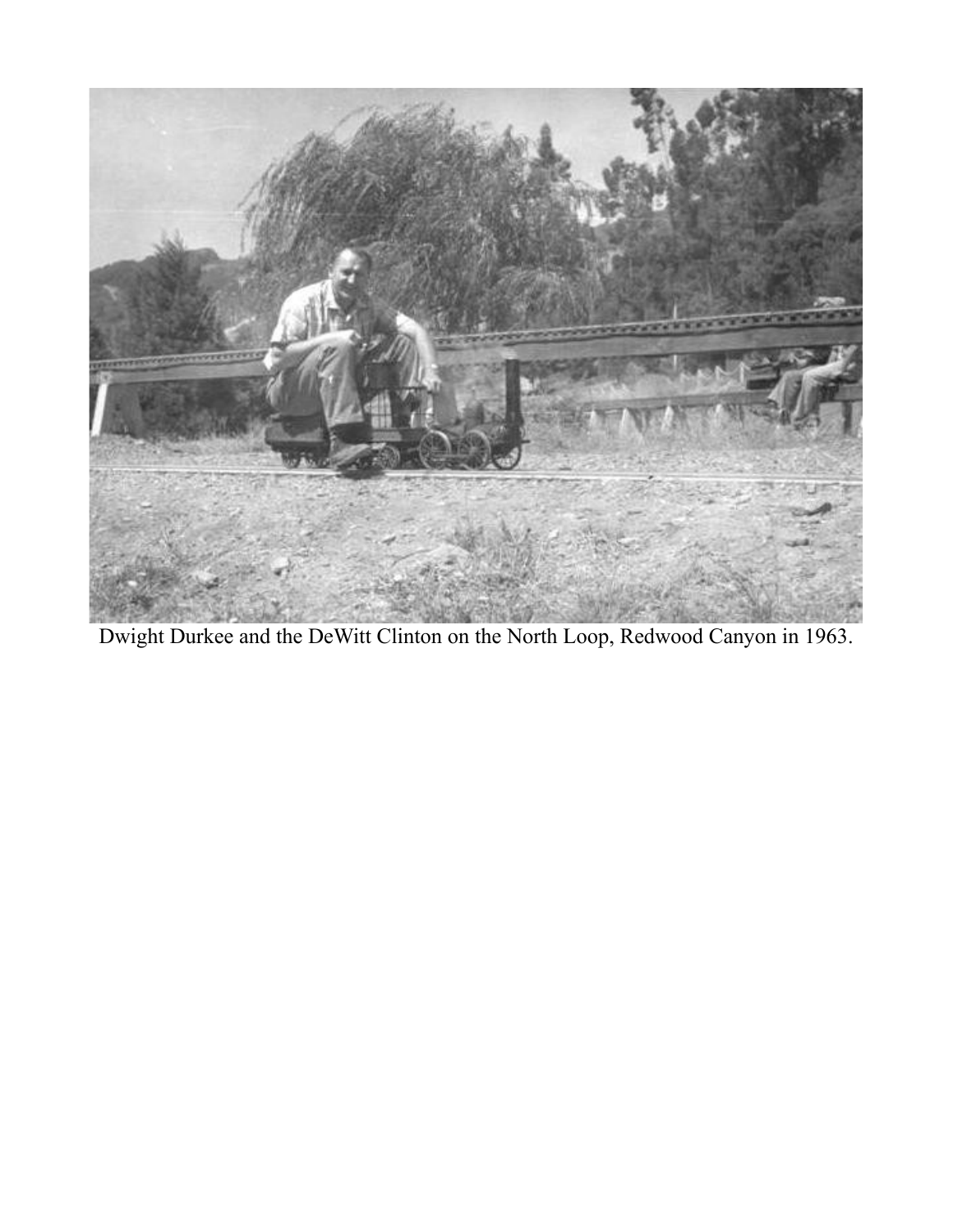

Composer and live steam collector, David Rose, "Up" behind a newly bought home British <sup>3</sup>/<sub>4</sub>" tanky. The Brotherhood Meet 1952.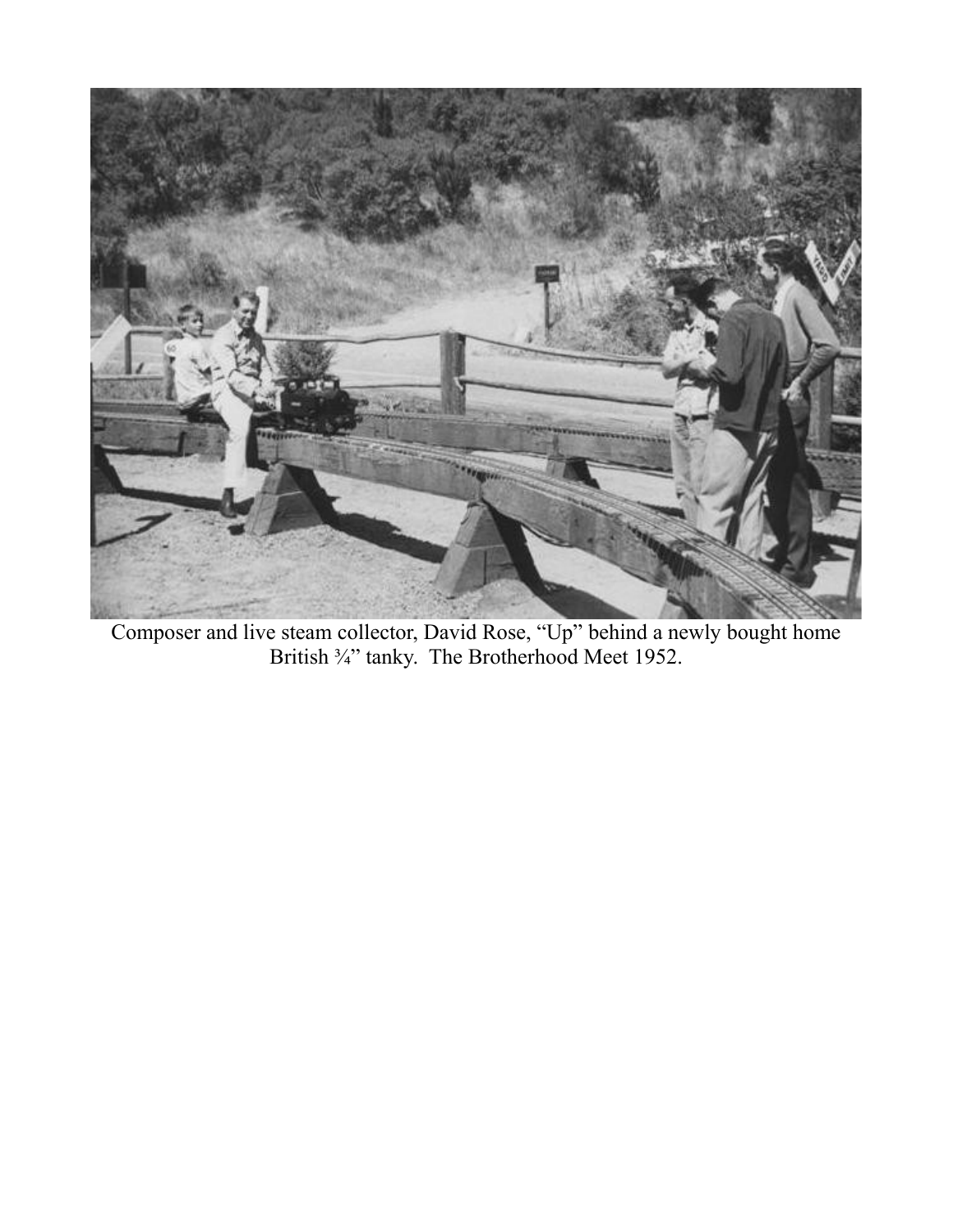

John Matthews and his engine 1958.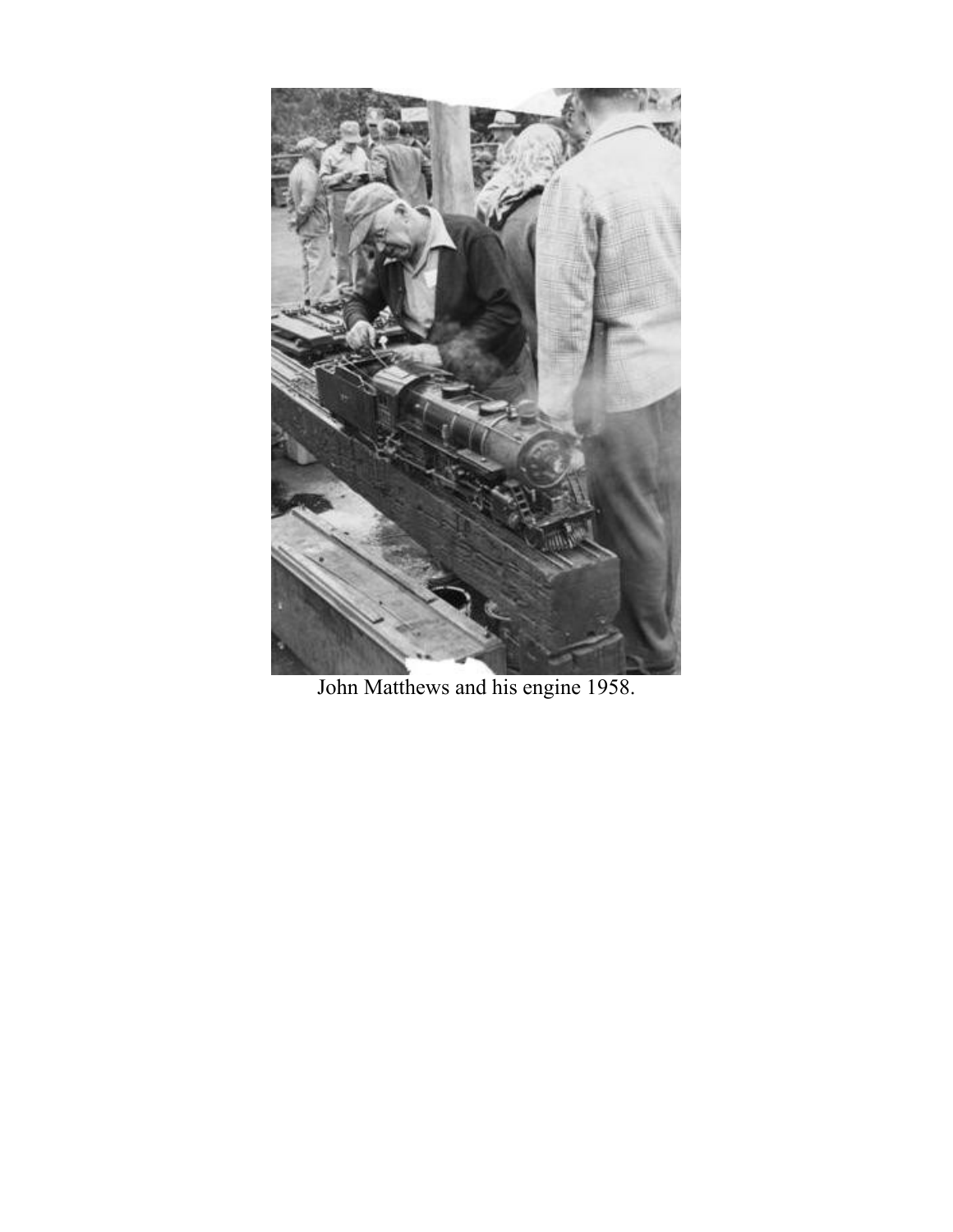

Ralph McChesney testing his progress on the 1" scale SP Pacific 1963.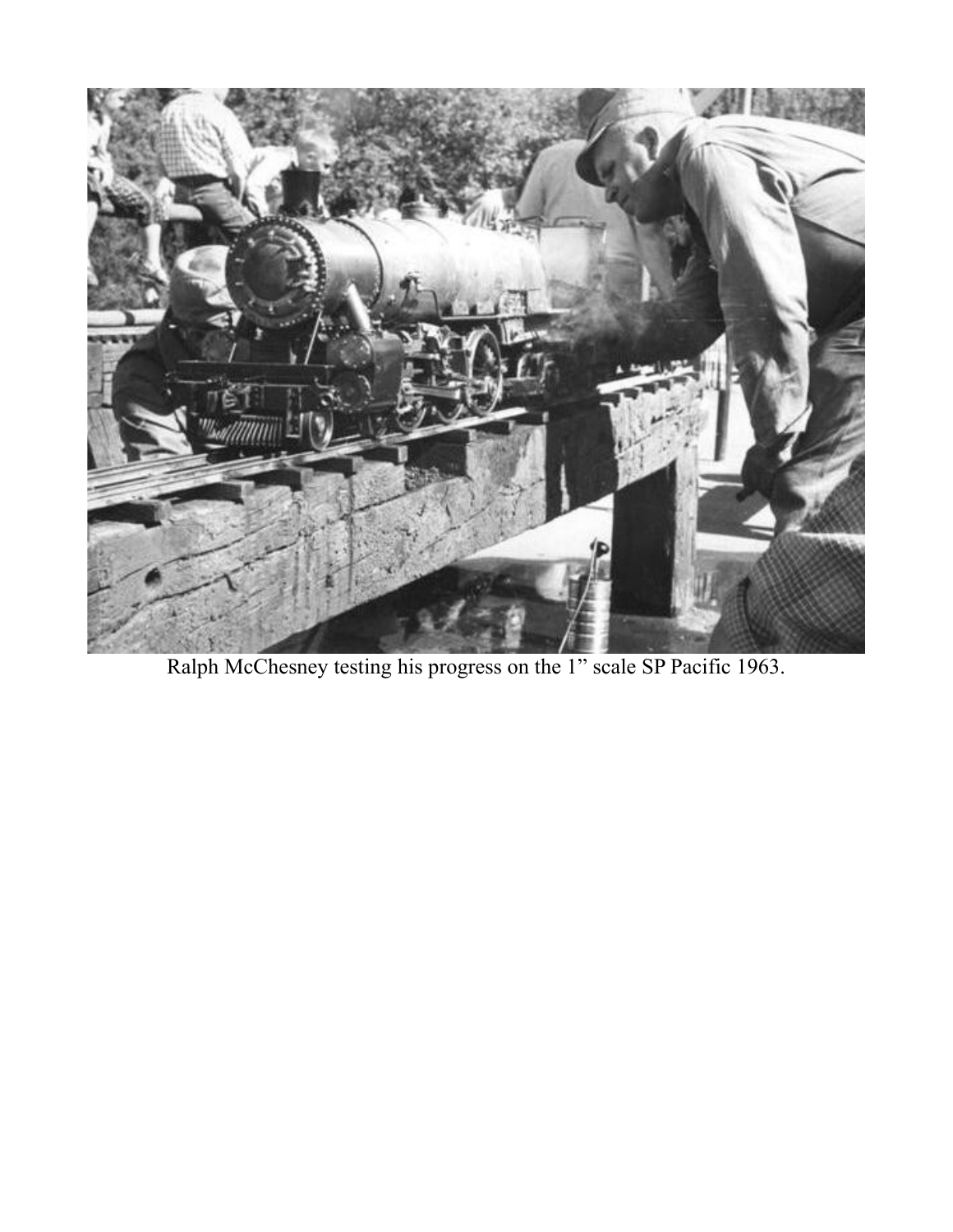

David Hunt driving the Byers 3/4" scale Dayling. The High Track is being moved over to make room for the projected new ground track in 1960.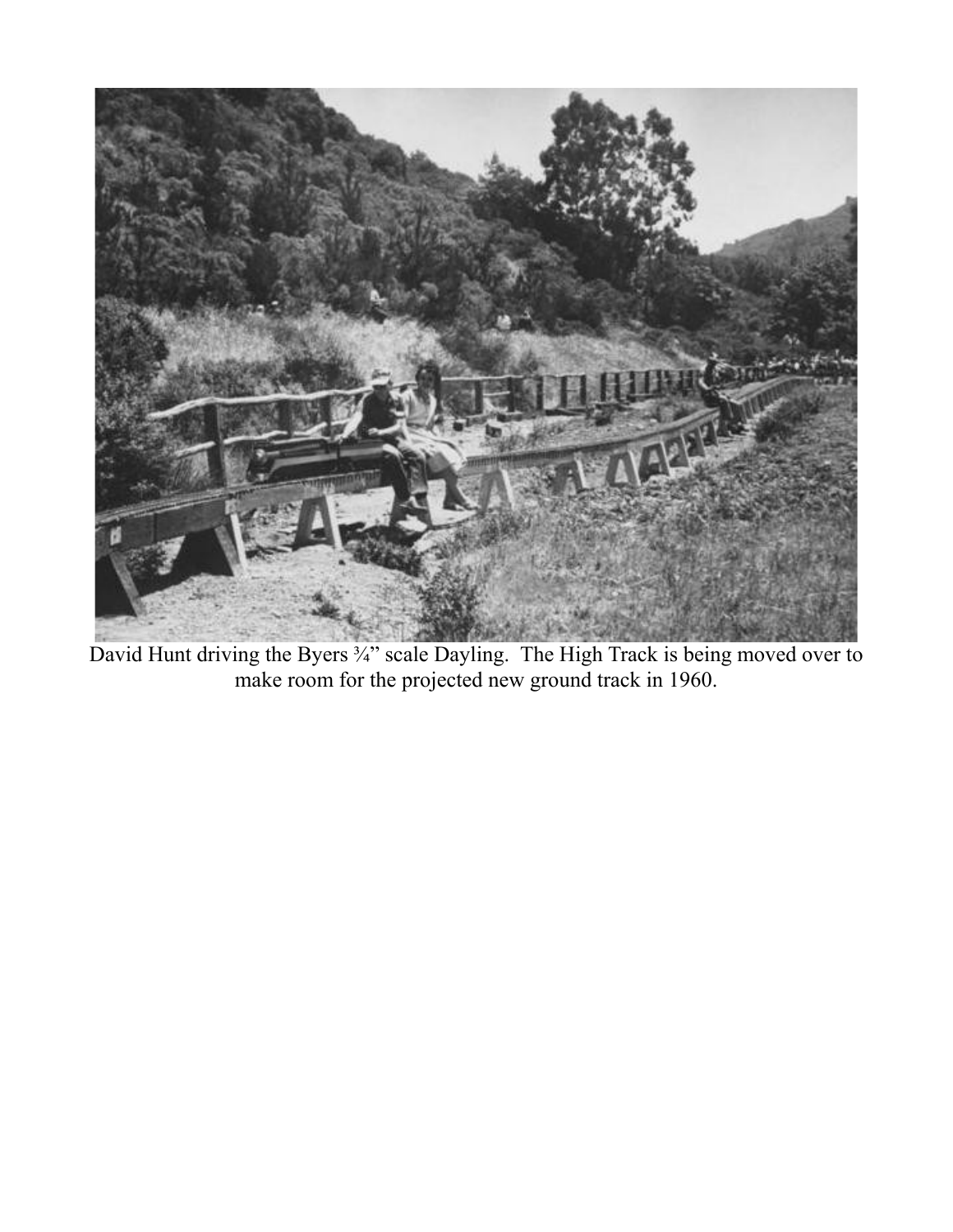

Bill Smith and "Virginian' tugging on the Dynamometer car (1962). Ballasted by builder, Bill Brower (left) and Bob Byers. Car trucks were converted to power in 1978 and became the 2-truck Mule.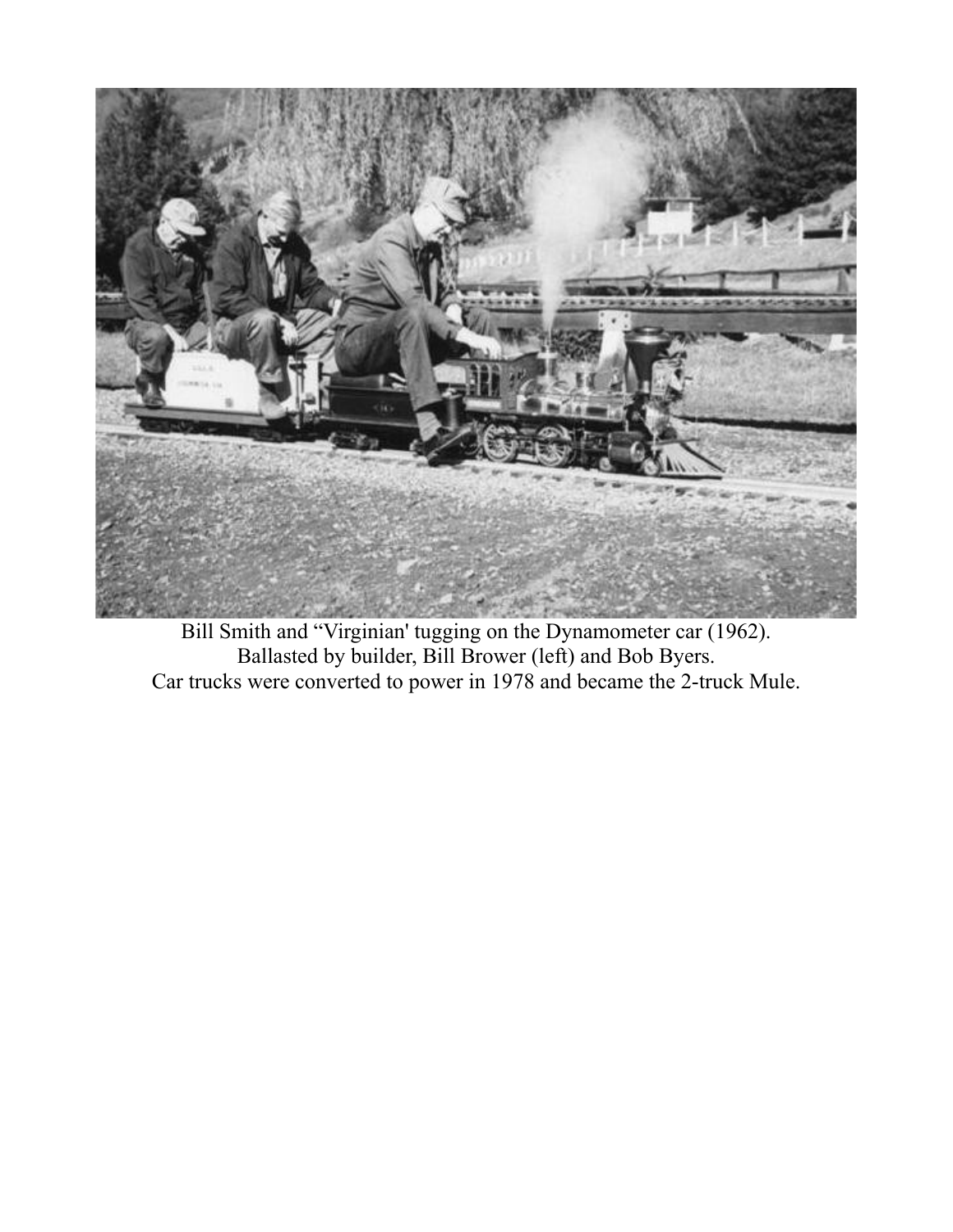

Terry Taylor and wife on the North Loop in 1964. Photo by Harry Dixon.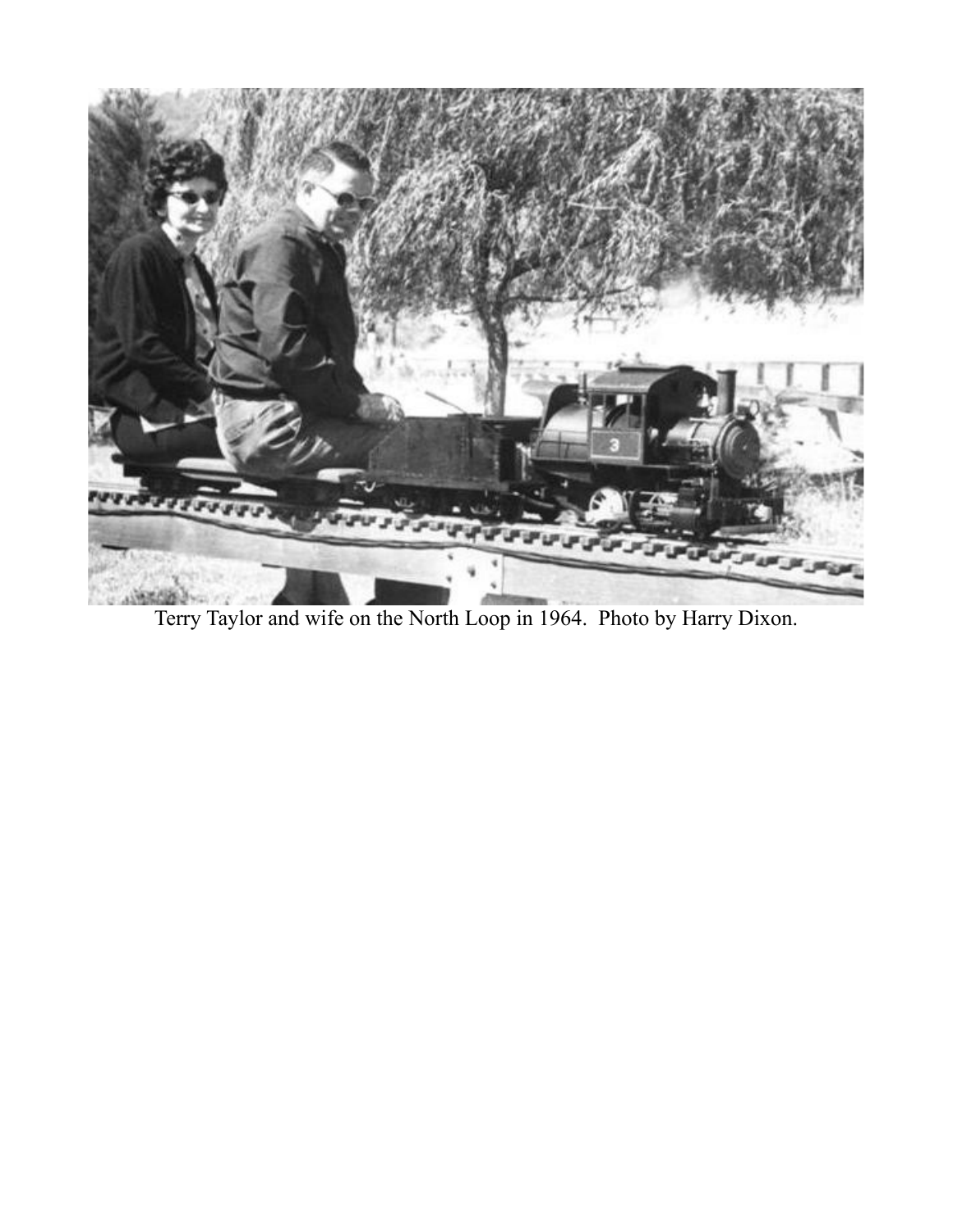

Bob Cherry and his <sup>3</sup>/<sub>4</sub>" scale 4-6-0 on the Steam Rack in 1962.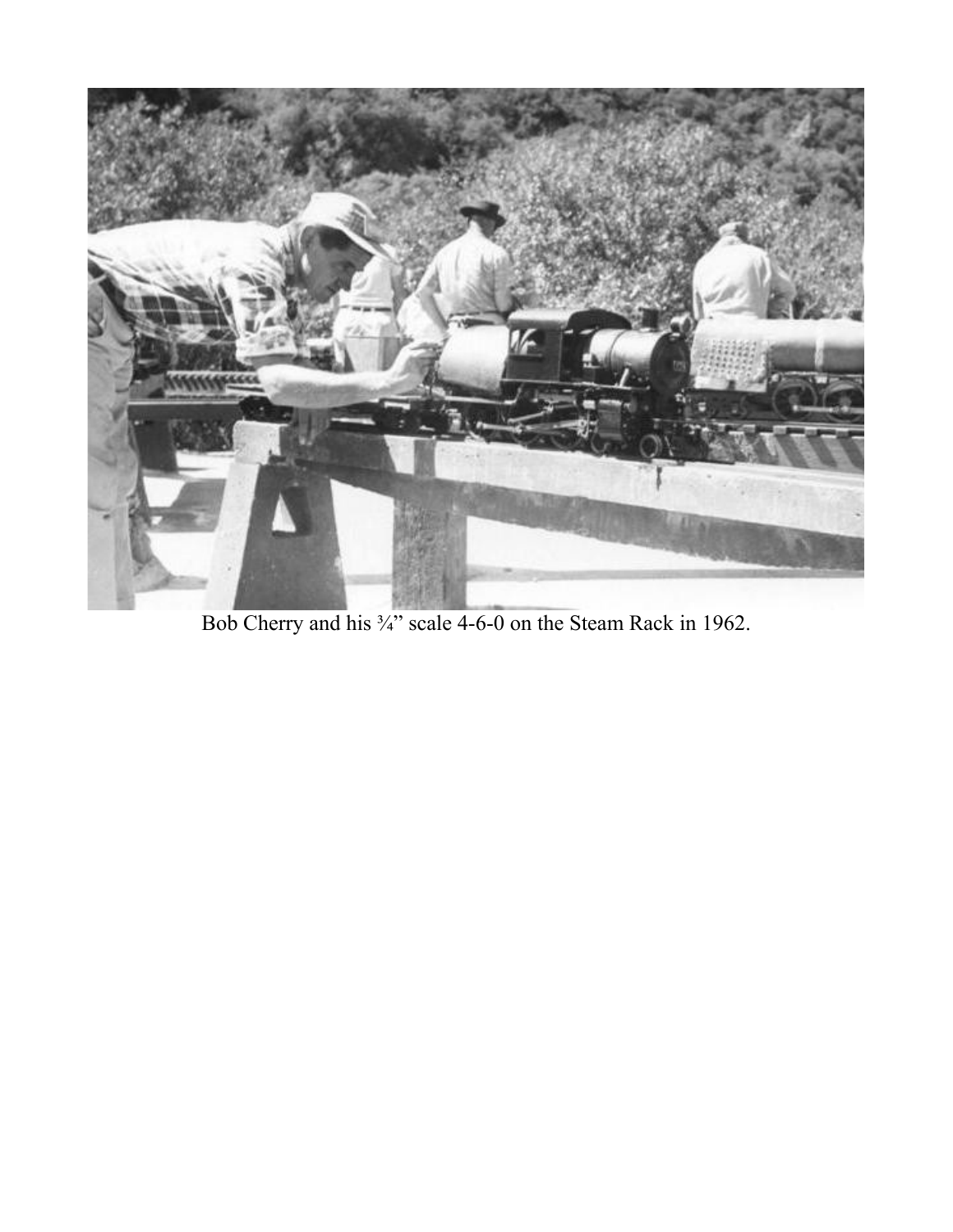